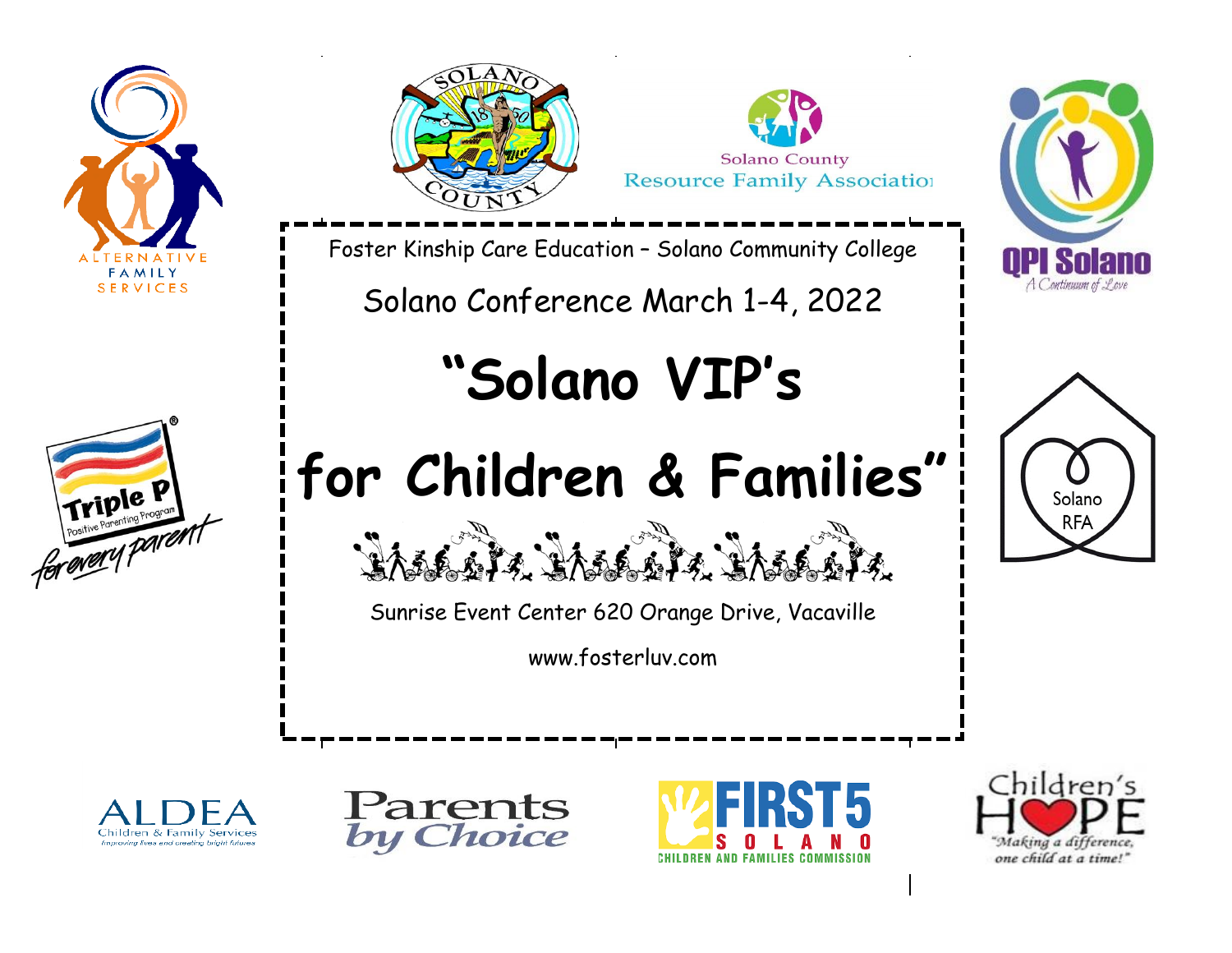**Tuesday March 1, 2022**

8:30am **Registration Opens**

9:00am-10:00am **Welcome – Opening Session**

> 10:10am-12:10am **Workshop A**

12:20pm – 1:50pm **Luncheon 2021 Year in Review**

> 2:00pm-4:00pm **Workshop B**

4:15pm-6:15pm **Workshop C**

6:30pm-8:30pm **Workshop D**



**Wednesday March 2, 2022**

8:45am **Registration continues**

9:00am-10:00am **Morning Resource Fair (1)**

> 10:10am-12:10am **Workshop E**

12:20pm – 1:50pm **Luncheon Viewing "Resilience"**

> 2:00pm-4:00pm **Workshop F**

4:15pm-6:15pm W**orkshop G**

5:00pm-9:00pm **CPR/First Aide**

6**:30pm-8:30pm Workshop H**



**Thursday March 3, 2022**

8:45am **Registration continues**

9:00am-10:00am **Morning Resource Fair (2)**

> 10:10am-12:10am **Workshop I**

12:20pm – 1:50pm **Luncheon Rick Delaney Encouraging Laughter**

> 2:00pm-4:00pm **Workshop J**

4:15pm-6:15pm **Workshop K**

5:00pm-9:00pm **CPR/First Aide**

5:30 – 7:30 **Foster Care Bill of Rights & Prudent Parent Training**

> 6:30pm-8:30pm **Workshop L**



**Friday March 4, 2022**

8:45am **Registration continues**

9:00am-10:00pm **Morning Resource Fair (3)**

> 10:00am-2:00pm **CPR/First Aide**

> 10:10am-12:10am **Workshop M**

12:20pm – 1:50pm **Luncheon "Now What?" M3 Transformation**

> 2:00pm-4:00pm **Workshop N**

4:15pm- 5:45pm **Workshop O**

6:00pm-8:00pm **Banquet Keynote: Tracy Jackson "Everyone's a VIP"**

more information and registration go to [www.FosterLuv.com](http://www.fosterluv.com/)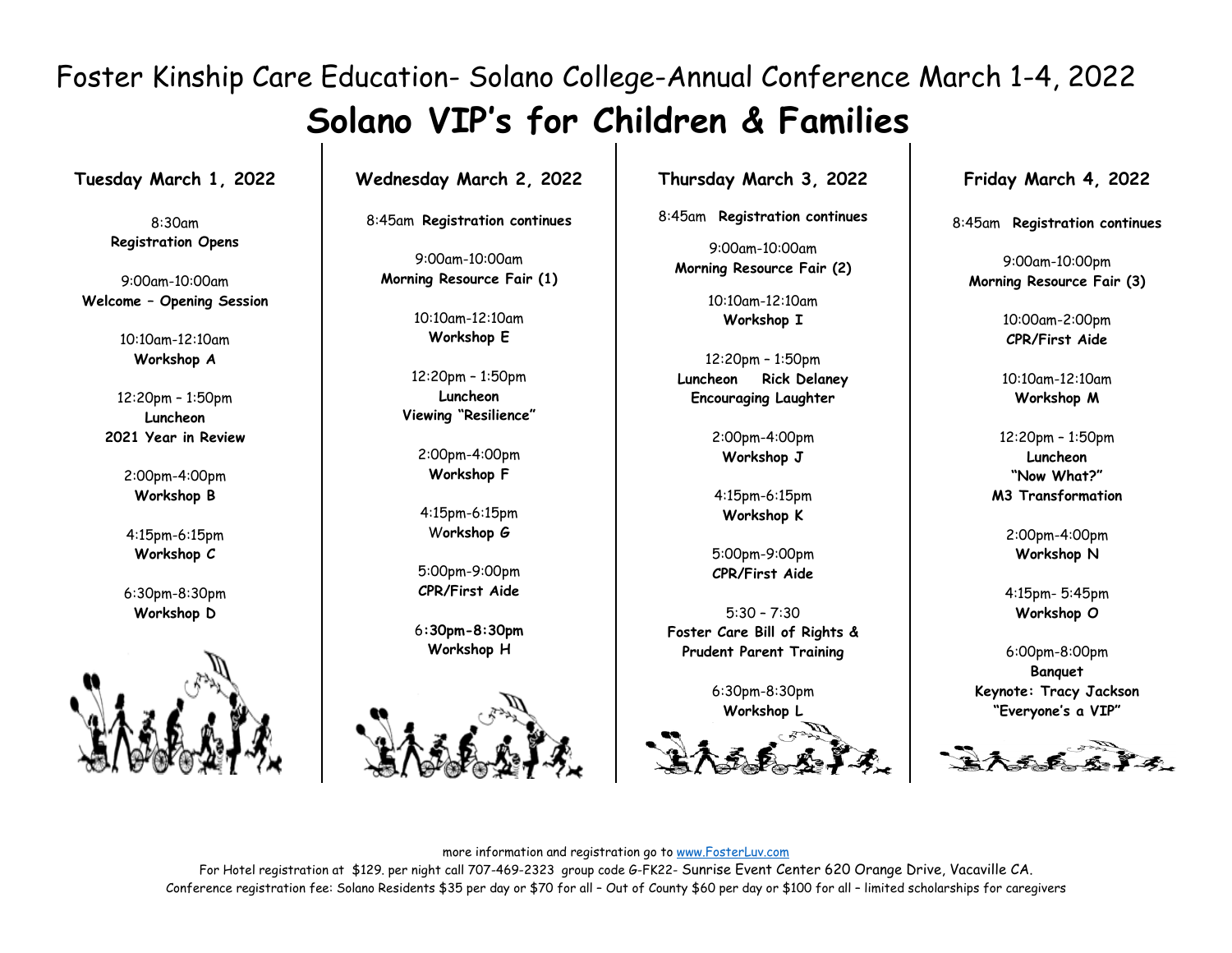# **Solano VIP's for Children & Families**

**Opening Session** Tuesday March 1 9:00am – 10:00ammorning snack **Welcome and meet @ greet** -------------

# **A workshops** 10:10am-12:10pm Tuesday March 1, 2022

--------------------------

## A-1 **Drug Exposed Infants & Children**

Presenter**: Trudy Emanuelson-Scampini MA, AMFT** Trainer discusses the prevalence of foster infants exposed to drugs and/or alcohol in utero and the negative effects that prenatal exposure to illicit drugs and alcohol have on developing infants. Trainer discusses public education campaigns that emphasize the harm done by using alcohol, tobacco, and illicit drugs during pregnancy. Some States consider prenatal exposure to be evidence of child abuse or neglect, whereas others do not. Hospitals do not usually provide CPS or other State agencies with data on the total number of infants tested at birth, results of the tests, or referrals to CPS. California practices on the side of child abuse and neglect.

Trainer examines the severity of consequences for the child can depend on how much the mother uses and at what time during pregnancy. Each substance reacts differently in the mother's body and can affect the baby in different ways, but outcomes run the gamut of affecting intelligence, attention, higher-level executive functions like problem-solving, and language, as well as academic achievement, emotional functioning, behavior regulation, and the child's own future drug use. Here are some examples

## A-2 **Labels Vs Descriptions**

Hybrid on Zoom

# Presenter**: Tracy Jackson**

We will discuss topics like power and privilege, and also how labels are damaging. We will empower you to describe rather than label people and events, to have more productive conversations when it comes to issues of diversity

## A-3 **The Mind Behind the Mask -** Hybrid Presenter: **Rick Delaney, Ph.D**

How has the pandemic affected our children's social and emotional development? How has the ability to understand others been impacted by masks, lockdowns, and online school? We will focus on how to coach children in a better awareness of their own and other's thoughts, feelings, and intentions

A-4 **No Such Thing as a Bad Kid** 

**. (part 1 register for part 2 B-1 or G-1)**

#### Presenter: **Charlie Appelstein**

Strength-based practice is an emerging approach to guiding children ad youth and in particular - those with emotional & behavioral challenges - that is exceptionally positive and inspiring. Its focus is on strength-building rather than flaw-fixing. It begins with the belief that every young person has or can develop strengths and utilize past successes to mitigate problem behavior and enhance academic and social and functioning. This full-day, comprehensive workshop will highlight many of the key principles and techniques of this transforming modality. Areas covered include: What is strength-based practice & the power of a positive attitude & culture; the effects of trauma and positive emotions on the brain; strength-based communication principles and techniques including: reframing, using solution-focused questions, positivepredicting and inspirational metaphors; encouraging growth vs. fixed mindsets; self-esteem building & activities for at-risk children and youth; how to help cognitively-inflexible young people; the importance of being family-friendly; why, how, and when to use incentive plans; the importance of controlling personal emotions (i.e. managing number one first); respectful, relationship-based limit setting; and a host of creative cognitive behavioral strategies.

**B workshops** 2:00pm -4:00pm Tuesday March 1, 2022

B-1 **No Such Thing as a Bad Kid (part 2- register for part 1 A-4 or F-1)** Presenter: **Charlie Appelstein** Continued from Part 1 A-4

B-2 **Survival in Today's World-** Hybrid on Zoom Presenter: **Trudy Emanuelson-Scampini MA, AMFT** In the theme of "after a disaster, now what?" trainer discusses what families are doing and can be doing dealing with all the changes ... masks...distancing ... isolation ... fear of COVID and all that is going on in their world. For youth in care, how is school different? What can parents do to prepare the school age children for return to the classroom or, return to at-home distance learning as necessary. As a family any family must together, find the balance, reduce anxiety and find joy in life, not just "get by." Trainer discusses how some families are proceeding and other families still struggle. Trainer reminds participants that they are not alone in their struggle and to seek professional help, discuss with other parents, etc. hold on to hope that the world will recover from the pandemic becoming stronger and wiser. Trainer also discusses that children worry about things beyond their control (don't we all), the families they left behind, maybe siblings who are placed remotely, etc.

**Luncheon T**uesday March 1 12:20pm – 1:50pm **Meet our new Solano CWS Deputy Director And 2020 & 2021 years in review** The last 2 years have been an amazing Challenge. Let's take a look at our challenges **-** how they we overcame them. **-**What is working **-**

what needs tweaking and more

more information and registration go to [www.FosterLuv.com](http://www.fosterluv.com/)

----------------------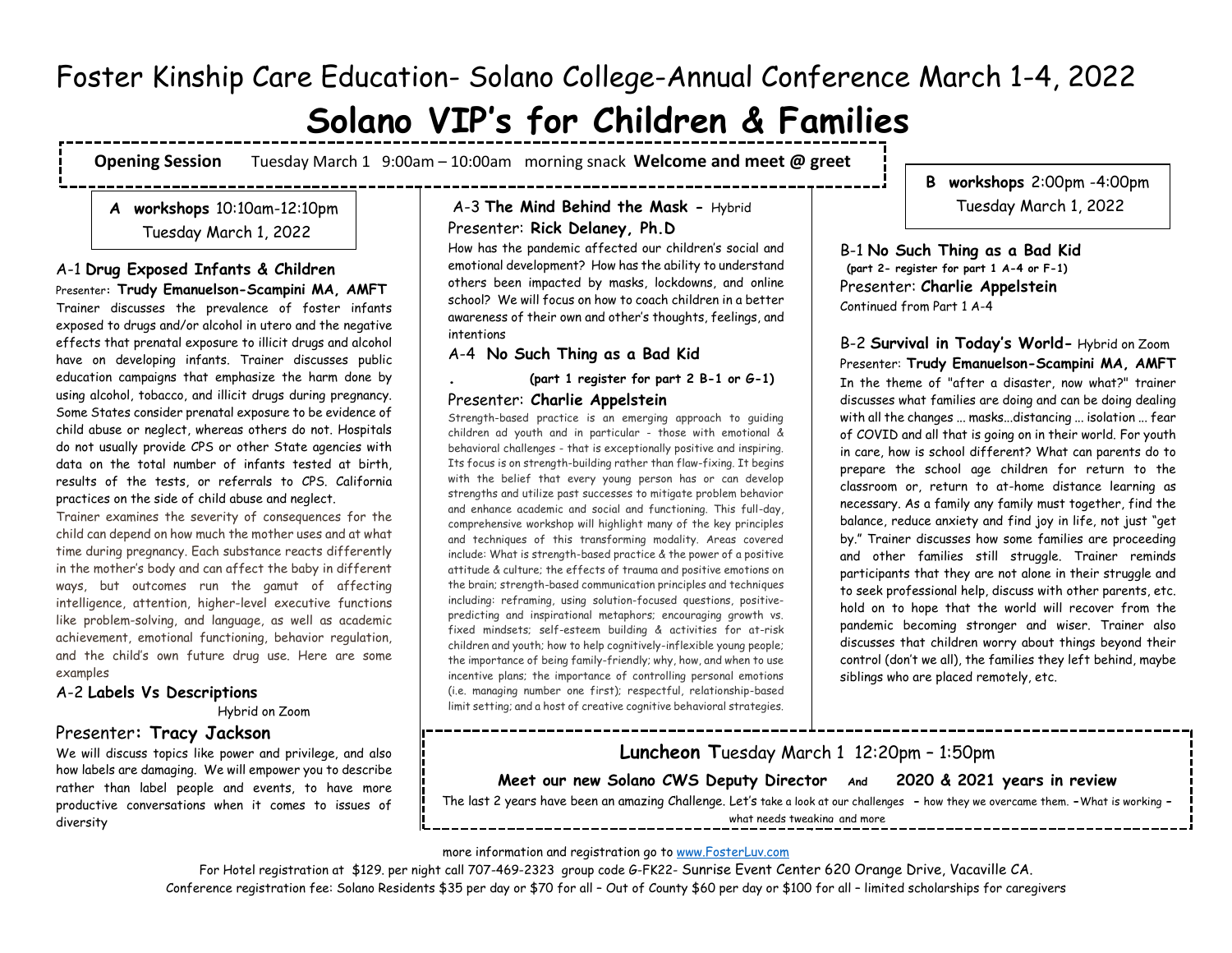More B workshops on next page

B-3 **Building Deep Long Lasting . .** 

# **. Relationships with Youth**

#### Presenter: **Greg Begin**

In this session we will look at what makes for enduring relationships and how to bring that awareness to our work with the children we care for. The need for lifelong connections can not be overstated. It is also worth pointing out the things remembered here (I believe we already know) will be relevant to all of our relationships.

#### B-4 **Understanding the Mind of the Child .**

## **Who Deceives: Stealing & Lying-** Hybrid on Zoom Presenter: **Rick Delaney, Ph.D.**

This workshop will discuss two sometimes inter-related problem behaviors: lying and stealing. We will break up the presentation in two parts:

Part I: Lying: Helping Children Tell the Truth

Lying is the most frequent concern of adoptive parents who bring their child to a mental health clinic. Most foster and kinship parents believe the motto: "Honesty is the best policy." But with some children truth-telling can be spotty at best. With some traumatized children in foster or kinship families who have been traumatized, lying can become routine and habitual. We will discuss underlying reasons for lying and things to consider when supporting the child to learn to tell the truth.

Part II: Stealing--The World Does Not Give, So I Take

Children who have been traumatized by physical and sexual abuse and neglect have sometimes learned to steal to survive. In this workshop we will discuss a wide range of stealing and what might cause it. We will

describe things to consider when supporting children to reduce or eliminate stealing

**C workshops** 4:15pm-6:15pm Tuesday March 1, 2022

C-1 **Regulating and reducing Stress Through Mindfulness**  Presenters: **Julie Burns, LCSW, PPSC** 

#### **& Guadalupe Aguayo**

Do you find yourself feeling frustrated or helpless as a parent (or in any of the other roles you hold)? Are you stressed and tired, or struggling to stay calm amid chaos and demands around you? This experiential and engaging session will provide an introduction to mindfulness and its many benefits, while building a toolbox of skills to help you be fully present without judgment of any shortcomings. Through guided practice of mindfulness strategies, you will learn to reduce stress, improve decision making and response, and create a sense of calm control through simple regulation. As you master the art of mindfulness, you will gain confidence in your ability to help others also regulate in times of crisis.

## C-2 **Encouraging the Arts** Presenter: **David Rogers**

The healing power of the Arts is well documented and can have a powerful impact on our youth. Join this interactive workshop that Will explore different modalities and creative outlets.

Wednesday March 2 9:00am - 10:00am Morning snack **Resource Fair– session 1** **D** workshops 6:30pm-8:30pm Tuesday March 1, 2022

D-1 **Use the Force Luke-** Hybrid on Zoom **Managing Number One First** 

 **and Staying Motivated to Do the Job**

#### Presenter :**Charlie Appelstein**

Raising and guiding kids with emotional and behavioral challenges can elicit difficult feelings that can compromise a caregiver's performance. This uplifting presentation examines the major triggers and provides strategies for self-management that keeps enthusiasm alive. Focal points include: how to respond instead of react when personalizing problem behavior, the pivotal role of support and how to manage when it's lacking, the need to check personal baggage at the door, and a new energizing definition for success in working with at-risk populations

## D-2 **Understanding & Supporting Trauma** Presenter: **Nola Brantley**

Working with foster youth can be challenging given the generational patterns of trauma, poverty, incarceration, etc. So, it's essential for providers to understand generational trauma and how to work with foster youth from a generational perspective. Providers will learn strategies to support youth with generational patterns of trauma within their families.

**E** workshops 10:10am-12:10pm Wednesday March 2, 2022

E-1 **Use the Force Luke Managing Number One First . . . and Staying Motivated to Do the Job** Presenter**: Charlie Appelstein** See D-1 for description More E workshops on next page

more information and registration go to [www.FosterLuv.com](http://www.fosterluv.com/)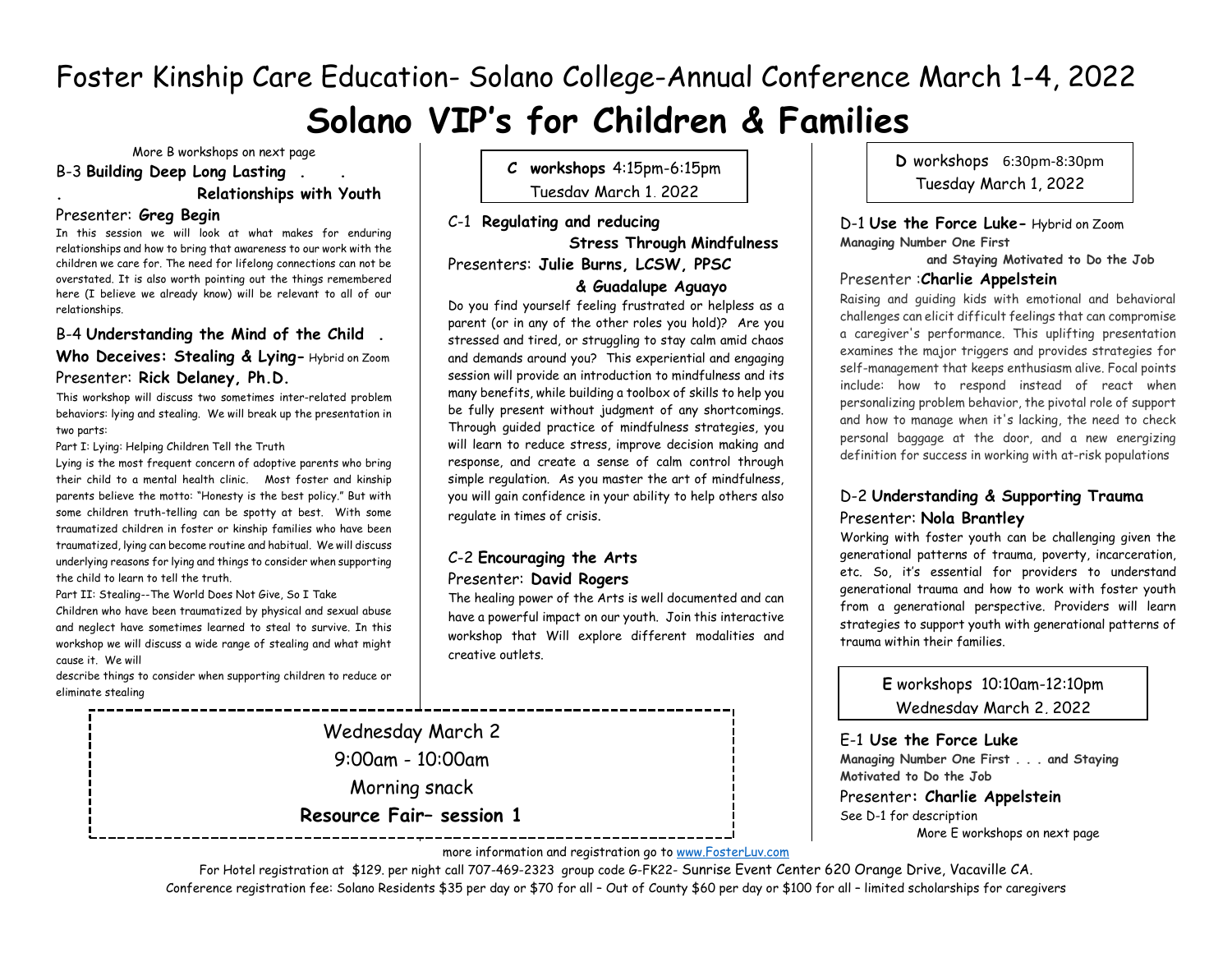# **Solano VIP's for Children & Families**

## E-2 **ADAPT:**

**.**

#### **Using an Online Tool to Pinpoint Training Needs** Presenter: **Rick Delaney, Ph.D.**

Foster parents all receive core, basic training. Beyond that general approach, however, parents should seek training that is tailored to the challenges they face with their children. Filling out an online questionnaire (ADAPT) can pinpoint specific training suggestions based on your specific child

## E-3 **Vicarious Trauma -** Hybrid on Zoom Presenter: **Rita Washington Ph. Ed**

In discussion, trainer explores how interacting with seriously traumatized children has the potential to affect care-givers and professionals providing service to youth. Trainer begins with an introduction to post-traumatic stress disorder as being one of the possible negative consequences of exposure to traumatic events. Trainer discusses the concepts of vicarious traumatization, secondary traumatic stress, burnout and compassion fatigue, as potential adverse consequences for adults who strive to help children who have been traumatized or victimized.

# E-4 **Empowerment and Motivation** Presenter: **Greg Begin**

We want our youth to be strong, self reliant individuals who have successful lives. This requires opportunity to grow and make mistakes and learn from them. Encouraging youth to develop these skills is essential and quite challanging. This class to focuses on how to help youth find their power and also how to motivate youth when they seem to be uninterested in participating.

**Luncheon -Viewing of "Resilience"**

F-1 **No Such Thing as a Bad Kid (part 1 register for part 2 B-1 or G-1) .**

Presenter: **Charlie Appelstein** See A-4 for description

# F-2 3 **Encouraging Empathy** Hybrid on Zoom Presenter: **Rick Delaney, Ph.D**

The development of empathy or feeling for others is a key ingredient to mental health. Children who have been traumatized by such things as abuse and witnessing domestic violence may struggle to feel empathy for others. Aggressive behavior, social and physical, can occur when children have low levels of empathy for others. This workshop will address how to understand and help children develop empathy.

# F-3 **Understanding CFT's**

#### Presenter: **Magie Chiang & Sonia Saini**

CFT's are an important and very part of QPI- Quality Parenting Initiative. Come see how they work, who should participate, how to participate and why you are an important member of the team.

**F** workshops 2:00pm-4:00pm Wednesday March 2, 2022

## F-4 **Disaster Preparedness -** Hybrid on Zoom Presenter: **Maria Padilla**

A disaster is defined as a "sudden or great misfortune" or simply "any unfortunate event." More precisely, a disaster is "an event whose timing is unexpected and whose consequences are seriously destructive." These definitions identify an event that includes three elements:

- Suddenness
- Unexpectedness
- Significant destruction and/or adverse consequences.

However, a fourth element, lack of foresight or planning, is often added. Disasters occur with unnerving frequency. Their adverse consequences increase for those who do not prepare for predictable contingencies.

Through power point presentation and online resources, this training will help Resource Parents prepare for different types of disasters and emergencies, to avoid re-traumatizing children in their care.

# Thursday March 3, 12:20pm-1:50pm Luncheon **Encouraging Laughter Keynote speaker: Rick Delaney, Ph.D.**

They say laughter is good medicine! A daily laugh, like an apple, might keep your doctor away. But beyond physical health, laughter is magic for bonding with others. "Laughter," as Viktor Borge said, "is the shortest distance between two people". Sadly, many kids have not laughed with their family and Wednesday March 2 12:20pm – 1:50pm – 1:50pm – 1:50pm – 1:50pm – 1:50pm – 1:50pm – 1:50pm – 1:50pm – 1:50pm – 1

#### more information and registration go to [www.FosterLuv.com](http://www.fosterluv.com/)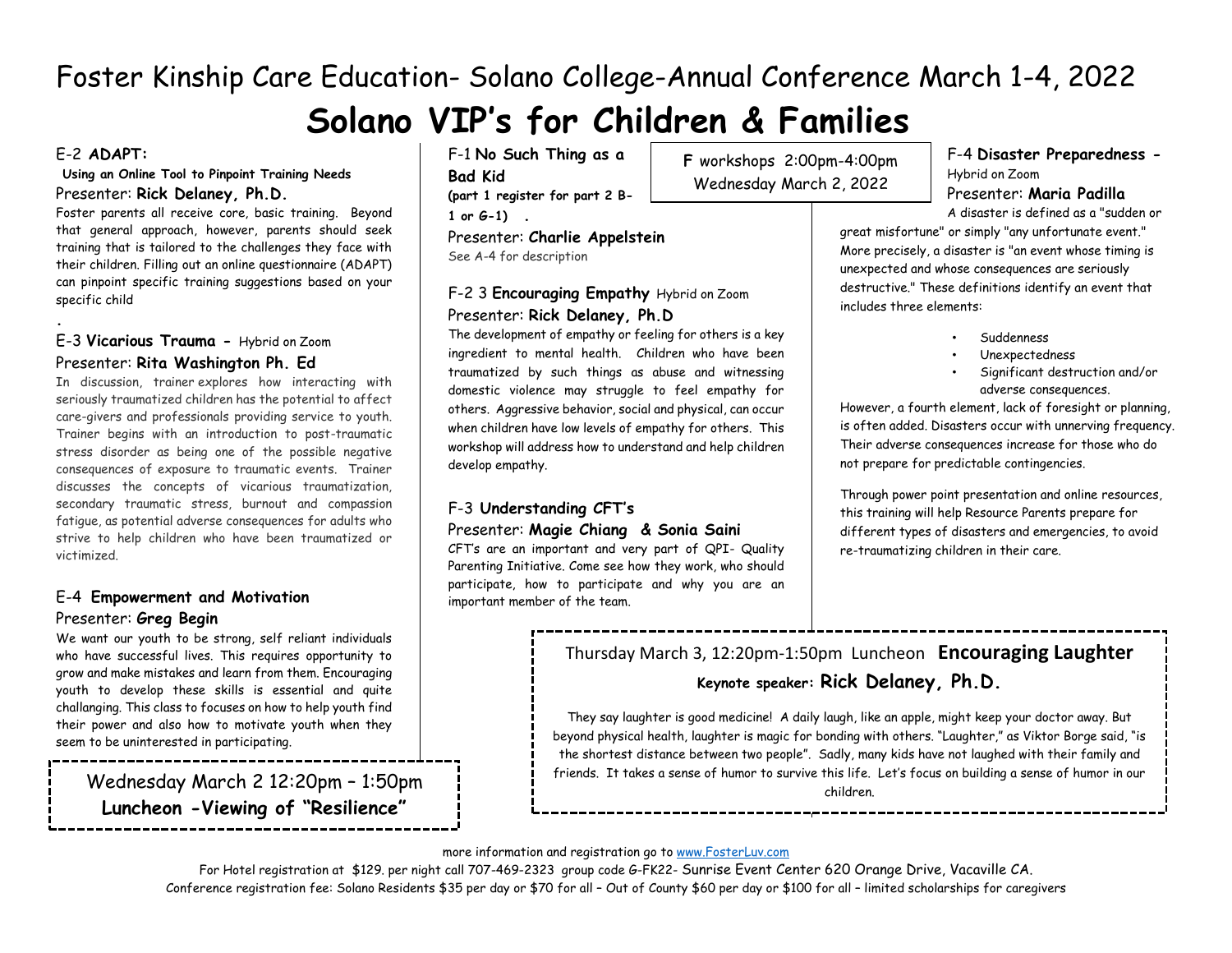# **Solano VIP's for Children & Families**

**G** workshops 4:15pm-6:15pm Wednesday March 2, 2022

G-1 **No Such Thing as a Bad Kid (part 2- register for part 1 A-4 or F-1)** Presenter: **Charlie Appelstein**

## **G-2 The Power of Positive Parenting** Presenter: **Triple P Team**

Positive parenting is an effective approach to raising children by emphasizes the positive. Positive parenting reduces stress and unwanted behaviors. We will share strategies and example of how to use them.

 $H-1$ 

**H Workshop** 6:30pm-8:30pm Wednesday March 2, 2022

#### **Melting Pot VS Mosaic Mentality** Presenter: **Tracy Jackson** j

The old adage of creating a melting pot is outdated, where diversity was welcomed but it required assimilation. Transform your mind with Mosaic Thinking, where everyone can be embraced as a unique individual, each with their own qualities

#### H-2 **(in Spanish) Spanish/English Balance** Hybrid on Zoom

Presenter: **Claudia Diaz-Seemster**

## H-3 **RFA+ The Role of the Resource Parent** Presenter: **FKCE-SCC Team**

This is a great refresher or for the first time. We will go over some often overlooked rules, expectations of Resource Parents, do's and don'ts and more. Bring you questions,

Thursday March 3 9:00am - 10:00am Morning snack

# **Resource Fair session 2**

**I** workshops 10:10am-12:10pm Thursday March 3, 2022

I-1 **Smoke & Mirrors: -** Hybrid on Zoom **How Youth Hide Their Online Activity (part 1, register for part 2, J-1)**

Presenters: **Dr. Deena Graves,** 

#### **Derek Williams, Denise Williams**

Smoke & Mirrors is by far the most crucial training we do that unpacks how our youth unintentionally put themselves in danger of child sex trafficking, sextortion, use in pornography, and more by what they intentionally hide. We will share how to find what your youth are hiding and what to do about it.

## I-2 **Fundamentals of Infant Care- Hybrid on Zoom** Presenter: **Alma Woodard**

Presenter will review the basic care and precautions while caring for infants in the foster care system. The training covers best practices in sleep rules when caring for infants. Presenter will discuss new crib standards, crib recalls, safety hazards and how they affect a safe sleeping environment. Training addresses the proper way to feed and burp a new born infant and how to make certain the infant is consuming the proper amount formula, basic diaper rash symptoms and how to properly treat and prevent rashes. Presenter also discusses common health issues in infants and toddlers in Foster Care. Presenter will discuss teething, infant development stages and milestones, well baby checkups, and immunizations. The basic side effects from prenatal drug exposure will be

more information and registration go to [www.FosterLuv.com](http://www.fosterluv.com/)

reviewed and how it can prevent the child from reaching age appropriate milestones, creating significantly more health issues and caregiving demands.

# I-3 **Microaggression**

## Presenter: **Tracy Jackson**

What are they, How do you respond when they take place, and how can you prevent them from happening.

#### I-4 **Parenting in OZ**

 **(part 1,register for part 2 & 3, J-2 & K-1)** Presenter: **Rolf Vanleeuwen**

"Parenting In OZ!" is an experiential, memorable, traumainformed, parenting curriculum designed to help parents and staff understand and respond therapeutically to the acting-out behaviors often exhibited by children who have experienced the trauma of neglect, abuse, and loss. Utilizing the vivid imagery from "The Wizard of OZ" and the emergency room, this unique training is an entertaining, multi-sensory approach to working with trauma that both professionals and parents cannot help but remember and integrate into their work. Trauma informed parenting is a paradigm shift for many parents who have often been trained to utilize tools designed to bring external controls to address or remediate problematic behaviors within a particular environment.

## **J** workshops2:00pm-4:00pm Thursday March 3, 2022

J-1 **Smoke & Mirrors -** Hybrid on Zoom **How Youth Hide Their Online Activity** (part 2, register for part 1, I-1) Presenters: **Dr. Deena Graves, Derek Williams, Denise Williams**

More J workshops on next page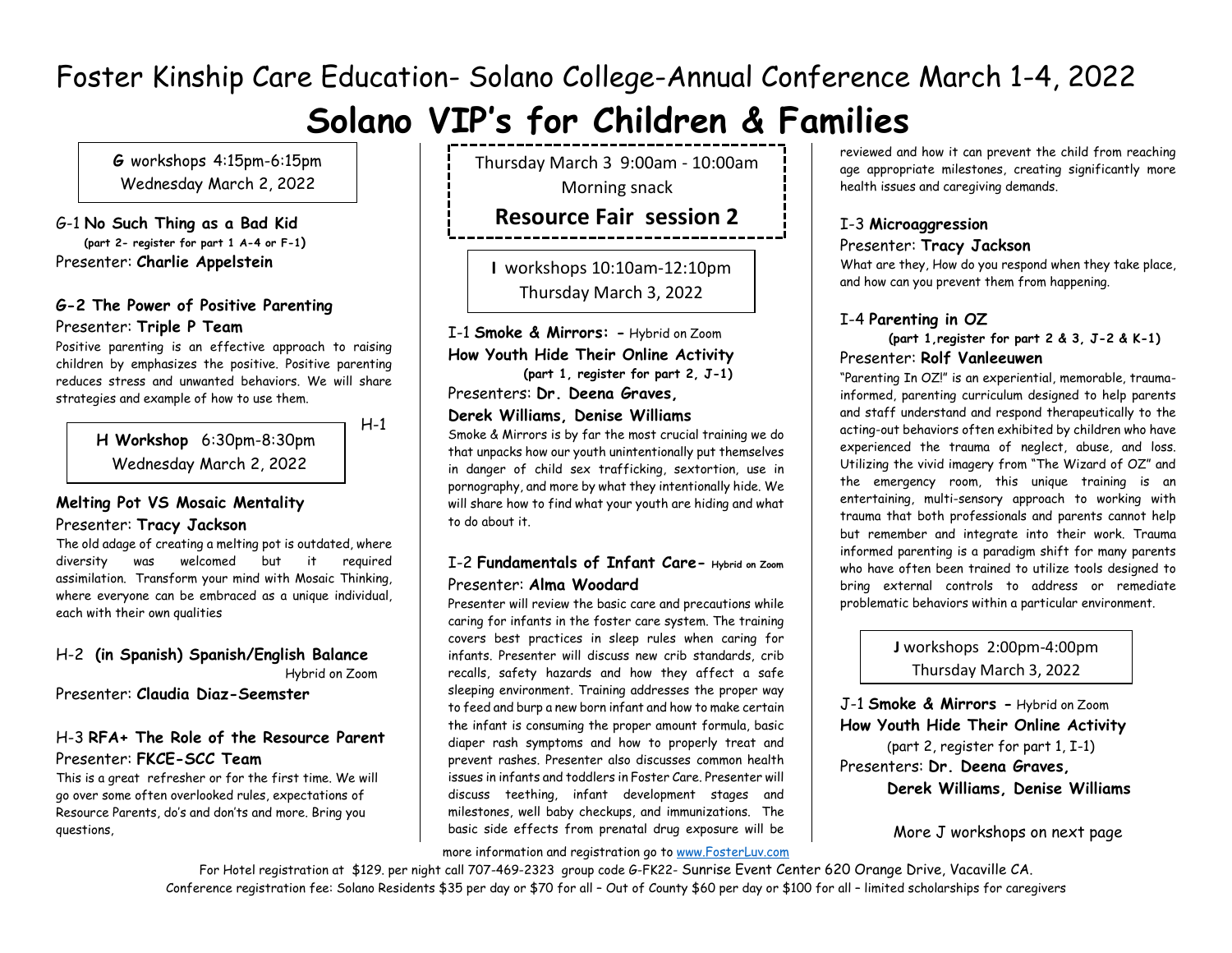# J-2 **Parenting in OZ**

(part 2,register for part 1 & 3, I-1 & K-1)

#### Presenter: **Rolf Vanleeuwen**

"Parenting In OZ! Part 2" expands the understanding of childhood trauma. This class is to be taken after Parenting in Oz, part 1. It explores how all brains operate under stress. Presenter will discuss trauma-informed interventions and care plans to help children calm and heal. Participants will glean knowledge in ways to calm their own stress and remain regulated in the midst of the child's significant stress. Presenter will help participants better understand behaviors previously labeled as "misbehavior". Presenter will discuss the terms dysregulation and regulation. Participants will begin to understand the roots of "misbehavior" and how solidly-planned parenting techniques can correct it.

#### J-3 **Social-Emotional IQ -**

 **at Home and School-** Hybrid on Zoom Presenter: **Rick Delaney, Ph.D.**

Without question many children have lost ground academically during the pandemic. In addition to school learning, children's social-emotional (SE) intelligence and social skills have also been impacted. SE is the ability to recognize and deal with emotions in self and others. It also involves learning prosocial skills, developing empathy, and mastering relational problem-solving. Social-emotional IQ is a crucial factor to succeeding in school and life in general. This workshop will discuss ways for parents and others to enhance SE development and to help children play catch-up.

## J-4 **Empowerment and Motivation** Presenter: **Greg Begin**

We want our youth to be strong, self reliant individuals who have successful lives. This requires opportunity to grow and make mistakes and learn from them. Encouraging youth to develop these skills is essential and quite challenging. This class to focuses on how to help youth find their power and also how to motivate youth when they seem to be uninterested in participating.

**K** workshop**s** 4:15pm-6:15pm Thursday March 3, 2022

#### K-1 **Parenting in OZ**  j

(part 3,register for part 1 & 2, I-1 & J-2**)**

#### Presenter: **Rolf Vanleeuwen**

This session will use what you have learned in sessions 1 & 2. Presenter will help everyone leave with the knowledge and confidence to put new ideas into practice

#### K-2 **How to use Story Telling**

## **for Foster Youth**

Presenter: **Greg Begin**

**Thursday** March 3, 2022 5:30pm-7:30pm

# **Foster Care Bill of Rights & Prudent Parent Standard Training**

#### Presenter: **CA State Ombudsman**

This training will be interactive experience that teaches participants about the Foster Youth Bill of rights

Participants will learn about:

- The role and duties of the office of the Foster Care Ombudsperson
- The Foster Youth Bill of rights and
- Reasonable and Prudent Parent Standard

Participants will be empowered to:

- Make parenting decisions that will uphold the rights and promote the positive development and well-being of youth in care and
- Utilize the office as a resource to advocate for youth when a right has been violated

Storytelling has been used for centuries to teach life lessons, pass along cultural values and entertain. It is a valuable skill to hone. Storytelling can be especially powerful for dealing with trauma. This makes it especially powerful for dealing with trauma. This makes it especially helpful to youth in the foster care system. Come learn a little about storytelling, how to use it with our children and get some practice telling a good story

#### more information and registration go to [www.FosterLuv.com](http://www.fosterluv.com/)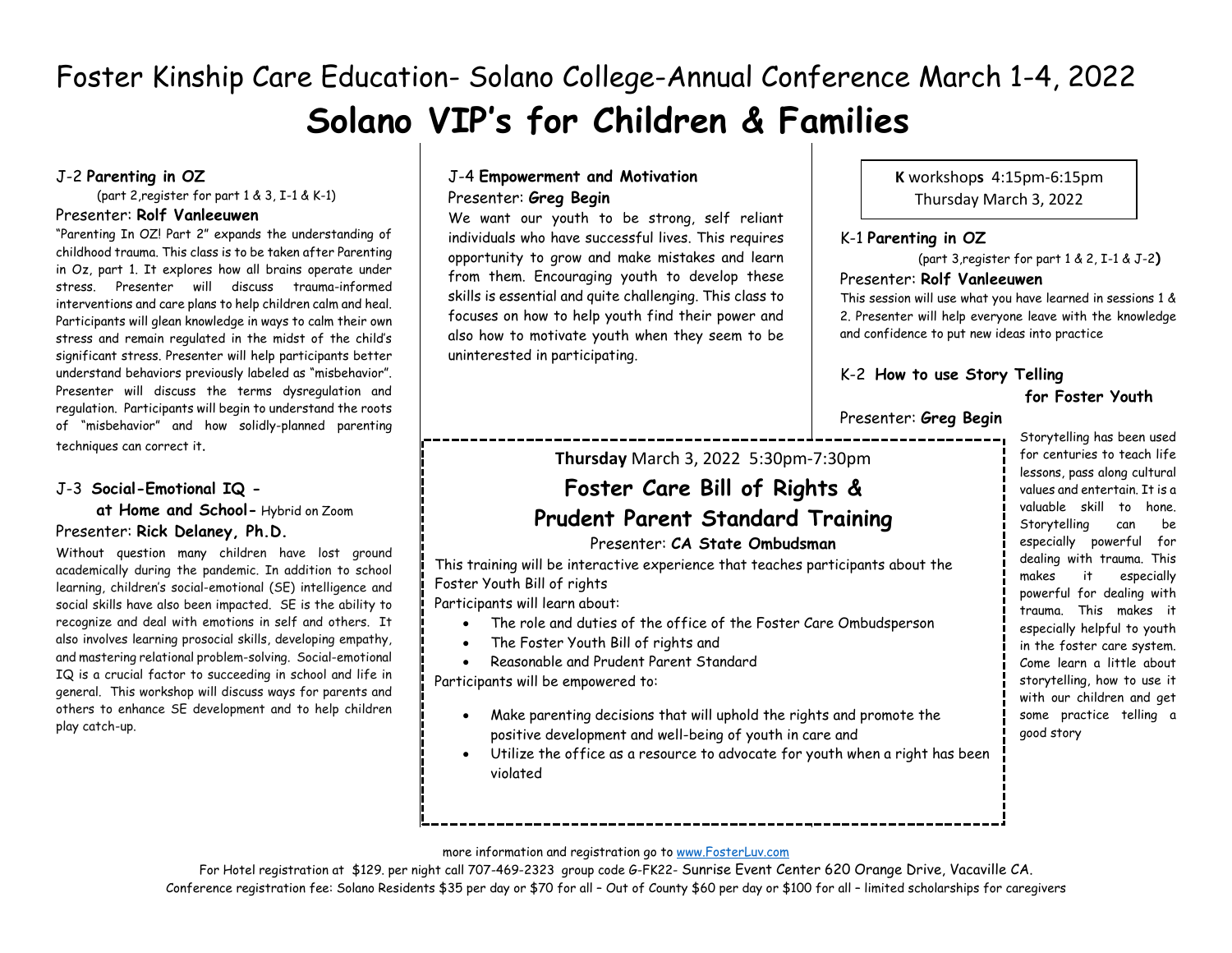# **Solano VIP's for Children & Families**

**L** workshops 6:30pm-8:30pm Thursday March 3, 2022

L-1 **Traps of the Trafficker (with youth and caregivers)** Presenters: **Dr. Deena Graves,** 

#### **Derek Williams, Denise Williams**

In this award-winning, nationally recognized, evidence based and interactive presentation, youth will learn about the trick, traps, and lures of traffickers and leave feeling empowered to keep themselves and their friends safe.

#### L-2 **(with kids) Encouraging the Arts** Presenter: **David Rogers**

The healing power of the Arts is well documented and can have a powerful impact on our youth. Join this interactive workshop that Will explore different modalities and creative outlets. You are welcome bring your children (only to this class). We will have a fun, hands on evening

#### L-3 **Raising Resilient Children** Presenter: **Triple P Team**

One of the most important tasks of parenting is helping children lean to deal with their emotions. We will discuss the 6 key skills for emotional resilience: recognizing and accepting feelings, expressing feeling appropriately, having a positive out look, developing effective was of coping, being able to deal with negative feelings, and being able to manage stress full life events. We will discus some ides on how to help children become emotional behavior.

**Friday March 4 9:00am - 10:00am** Morning snack

# **Resource Fair session 3**

M-1 **Allegation prevention and now what** Presenters**: Alexis Pope,** 

**M** workshops 10:10am-12:10pm

Friday March 4, 2022

M-3 **The Mind Behind the Mask-** Hybrid on Zoom

**. . Sonia Saini,**

#### **Tyffany Wanberg**

Solano County Child Welfare-Resource Family Allegation & Complaint Investigations

This workshop will specifically focus on the Allegation & Complaint Investigation policies & procedures for Solano County approved Resource Family Homes (while open to everyone, some policies/procedures may differ if you were approved by an FFA or other county). Come learn about what happens when/if a complaint or allegation of child abuse, neglect or violation of foster youth personal rights is made against you/your home. Learn what to expect, how to advocate for yourself and possible outcomes of an investigation.

#### M-2 **Suicide Prevention** Presenter: **Gary Stanoff**

QPR--Question, Persuade, Refer ASK A QUESTION, SAVE A LIFE this is a Gatekeeper Training. A Gatekeeper is anyone in a position to recognize a crisis and warning signs that someone may be contemplating suicide. Learn the warning signs and predictive verbal and behavioral signs of suicide. Topics include: Trauma & Bullying Signs of Suicide--direct verbal clues, indirect verbal clues, behavioral clues, situational clues. Who's at Risk? How to intervene...learn how to ask the question.

Presenter:**Rick Delaney, Ph.D.**

How has the pandemic affected our children's social and emotional development? How has the ability to understand others been impacted by masks, lockdowns, and online school? We will focus on how to coach children in a better awareness of their own and other's thoughts, feelings, and intentions.

M-4 **Road Not Taken-** Hybrid on Zoom

**Preventing At-Risk Youth From Becoming .** 

**. Recruiters, Bottoms, or Traffickers**.

Presenter: **Dr. Deena Graves,** 

#### **Derek Williams, Denise Williams**

This training is based on the book that will be released March 1, 2022 and available at conference. "Mind Games: understanding trafficker Psychological Warfare. Join this one-of-a-kind, interactive training for:

- Cutting edge research to analyze the link between early childhood trauma and the path to trafficking youth
- Insider-insights through Derek's and Denise's stories
- Innovative brain science to understand how trafficking victims become victimizers
- Practical tools to divert youth off the path of victim and victimizer and other harmful behaviors

#### more information and registration go to [www.FosterLuv.com](http://www.fosterluv.com/)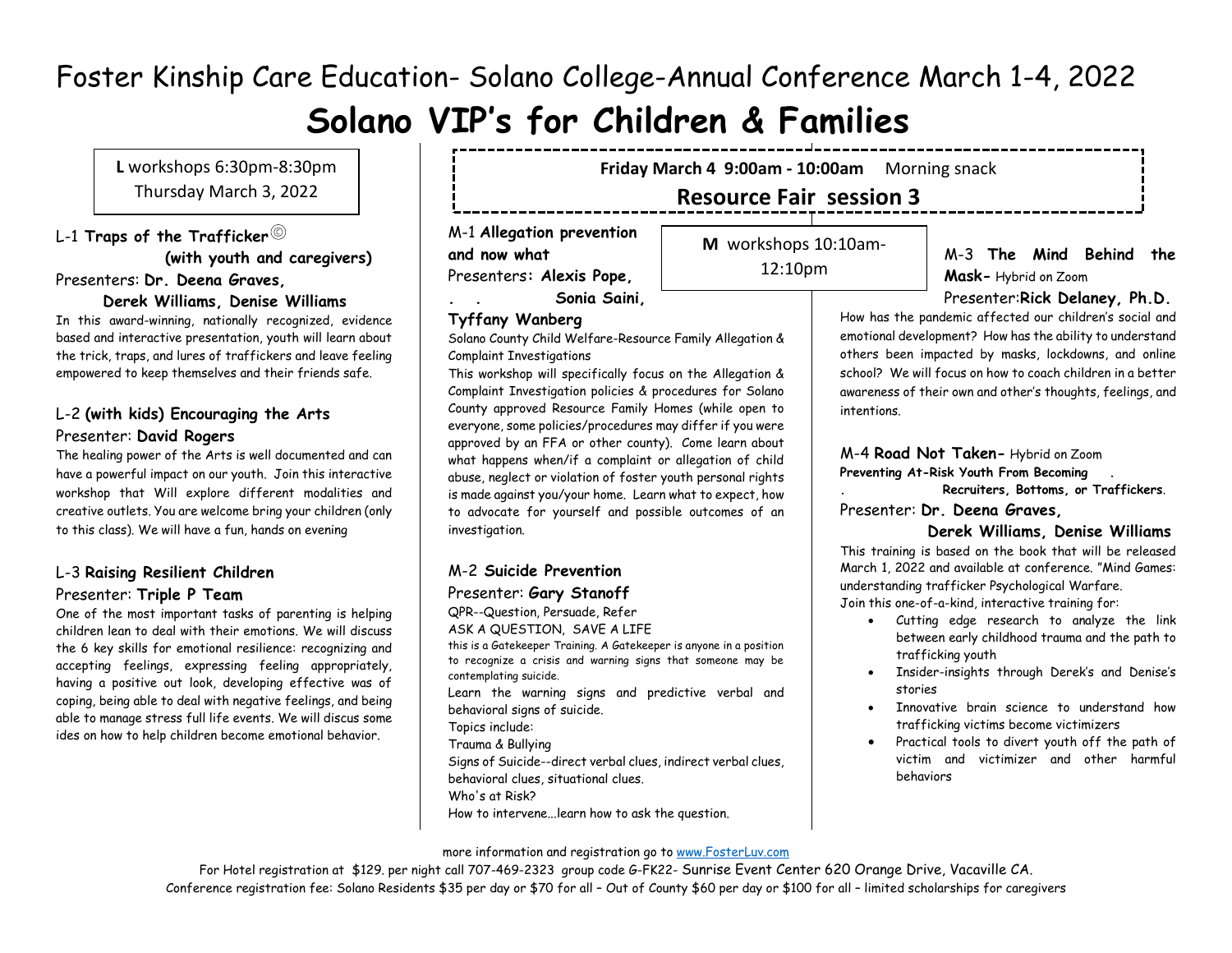# **Solano VIP's for Children & Families**

**N** workshops 2:00pm-4:00pm Friday March 4, 2022

## N-1 **Building Belonging** Presenter: **Tracy Jackson**

Belonging creates space for all people to feel valued and included within a group. Meaningful steps you can take to ensure that you build and foster a welcoming environment.

## N-2 **Shrink Tank: Ask Dr. Rick**

Hybrid on Zoom

 $\overline{a}$ 

#### Presenter: **Rick Delaney, Ph.D.**

Bring your questions for this session with Dr. Delaney. We will provide a think tank (or "shrink tank") experience for all of us. This session will allow parents to raise concerns, predicaments, and challenges they have about their children and their children's behavior. If you have never been in a parental support group, this will give you a chance to see the benefits of sharing concerns and questions with other parents and Dr. Delaney.

## N-3 **Communication 101-** Hybrid on Zoom Presenter: **Greg Begin**

Let's talk about how to respect each other in our communications. We will discuss how to show respect in our communications and how to get respect in return. Like many simple concepts communicating and interacting with our youth (everyone) respectfully requires a lot of effort and practice. Our best chance at having our youth listen when we talk and share what we need them to share comes down to respectful, non judgmental communication.

12:20pm – 1:50pm Luncheon

# **"Now What ?"**

Anti-Trafficking Best Practices This is a great opportunity to ask questions, share what has worked and hear success stories and how they happened. **M<sup>3</sup> Transformations - DR. Deena Graves, Derek Williams, Denise Williams**

**O** workshops 4:15pm-5:45pm Friday March 4, 2022

O-1 **How to use Story Telling for Foster Youth** Presenter: **Greg Begin** See K-2 for Description

O-2 **Regulating and reducing Stress . . Through Mindfulness**  Presenter: **Julie Burns, LCSW, PPSC & Guadalupe Aguayo** See C-1 for description



# **Closing Banquet March 3, 2022 6:00pm-8:00pm** "Everyone's A VIP"

# **Keynote Speaker: Tracy Jackson**

This is a great time to dress to impress. As we will enter on the red carpet the paparazzi will be doing what they do.

Immediately Following closing banquet, Solano Resource Family Association is having a fun for all event. (adults only) and you are invited.

What are we Celebrating?? You for surviving and thriving through 2020 & 2021 along with our 26<sup>th</sup> Solano Conference.

more information and registration go to [www.FosterLuv.com](http://www.fosterluv.com/)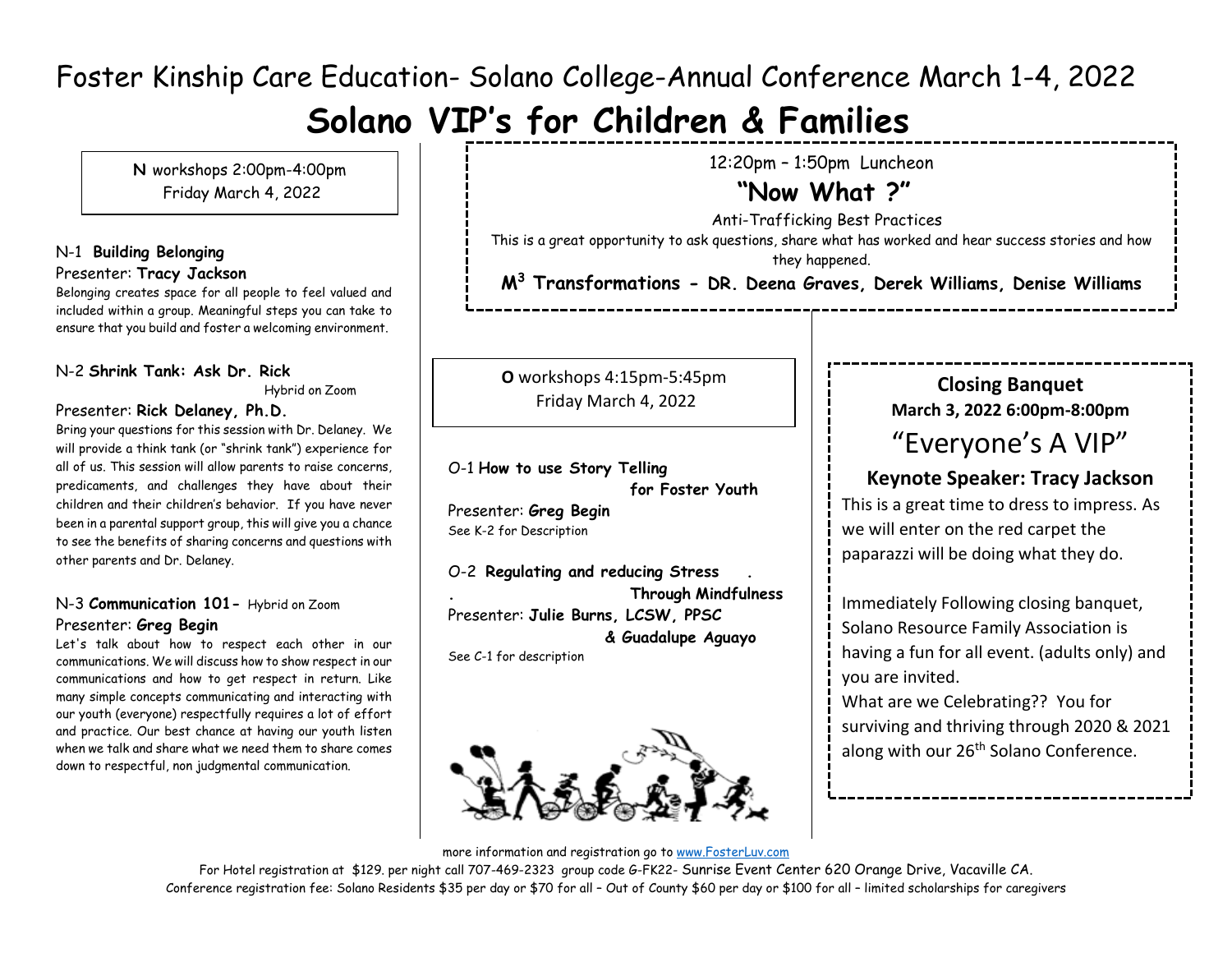# **"Very Important Presenters" Bio's**

**Alma Woodard** possess an MS in Guidance and Counseling, BS in Sociology with Minor in Social Work. She graduated from Jacksonville State University in Jacksonville, AL, and has a passion for facilitating trainings and working with families and children. Alma is currently a RFA Home Approver/Trainer with Alternative Family Services.

She has been a dedicated and resourceful professional in the field of social work for 37+ years; 29 years of which in foster care and 8 years in mental health. In the past 29 years, she has worked in various positions for mainly two non-profit agencies as home approver/certifier, trainer, site manager, recruiter, case manager/social worker and district administrator. In her early career, she worked 8 years in mental health as psychiatric technician and director of an adult day treatment program.

She is accustomed to handling sensitive and confidential information and being proactive in meeting the goals of the agency by using necessary tools and skills to provide services to youth, resource parents and staff

**Charlie Appelstein MSW,** provides original, strengthbased training, consultations, and motivational presentation for schools and child and youth care programs internationally. He lives in southern New Hampshire and is the award will author of "The Gus Chronicles: Reflections from an Abused Kid". He also wrote "No Such Thing as a Bad Kid"

#### **Dr. Deena Graves**

#### **M<sup>3</sup> Transformations Founder and President**

Deena has worked in the field of child sex trafficking for 13 years. She opened a safe house and has worked directly with some of the most tortured and traumatized children possible. Highly traumatized youth who sit silently in places such as juvenile detentions refusing to disclose what has happened to them tell Deena their trafficking stories within an hour of meeting her – immediately after participating in her *Traps of a Trafficker©* program*,* which received a national award for a case it broke. Deena has trained more than 100,000 professionals, first responders, and caregivers at the federal, state, and local levels and has spoken at multiple national and regional conferences.

The anti-trafficking nonprofit she founded in Texas was named the Outstanding Organization of the Year by the Fort Worth

Commission for Women with commendations by the Fort Worth mayor, city council, and a state senator in less than two years of its founding.

When she decided to broaden her scope, she founded  $M^3$ Transformations, which designs hope for abused-and-neglected children and those who serve them. As president of M3, she leads the team in cutting-edge trainings and innovative consulting services.

Deena has a background in journalism and corporate communications, where she won multiple international, regional, and local awards, including Dallas Communicator of the Year. She earned her doctorate in Strategic Foresight.

#### **Denise Williams**

#### **M<sup>3</sup> Trainer and Consultant, Survivor Advocate Creator of the nationally recognized** *My Life My Choice* **program**

I became a victim of child sex trafficking at 11. Early childhood trauma made me an easy target for the trucker willing to pay well for a quick thrill at a port-a-potty. I was too ashamed to tell anyone, so the memory freely stalked me.

I kept trying to outrun the images and thought I'd find relief in the pill a friend offered me at 13. Turned out to be acid. She then plied me with alcohol and weed before her 28-year-old brother-inlaw drove me to the woods to rape me. My aunt, who was raising me, branded me "fast and nasty" when the excruciating pain from two sexually-transmitted diseases forced me to seek help. She put me on a train to the mother I'd never known.

I kept wondering if someone could make me feel a little better because I hurt so badly – physically and emotionally. Instead, more emotional and sexual abuse waited at the other end of that train ride. That's when I hit the streets looking for someone who cared. Didn't take long for a pimp to find me. Later, I became Derek's longtime victim and bottom, recruiting and controlling other victims.

My heart's desire is to help people understand the perfect storm early childhood trauma creates for a trafficker. I also unravel the path from victim to victimizer through trainings and consultations. Dr. Graves and I are writing a book weaving my story with tools to take the power from traffickers and put it back in the hands of our vulnerable children.

#### more information and registration go to [www.FosterLuv.com](http://www.fosterluv.com/)

#### **Derek Williams**

#### **M<sup>3</sup> Trainer and Consultant Former 32-year Trafficker**

The streets became my father at 13 when I learned the abusive man I thought was my biological father wasn't. My birth father lay a few miles away in a rehab facility, dashing any hopes I had of escaping my traumatic childhood. My identity shattered, I went in search of a new role model. The pimps, drug addicts, and other criminals who roamed the streets of my inner-city Boston neighborhood were more than happy to take me under their wing. By 16, I had a three-bag-a-day heroin addiction I desperately searched for ways to feed. My friends and I often went to the prostitution track to rob sex buyers. It caught my attention that the only ones I saw get arrested were the girls, so I hatched a plan to take my 14-year-old girlfriend to the track so that I could avoid jail.

That was the beginning of a 32-year career as a trafficker that took me to all 50 states, Canada, and Europe.

I left the game more than 13 years ago after a life-changing experience. I take ownership of the predator I was without any excuses. I now dedicate my life to not only preventing victims of people like I was *but to keeping our youth from becoming who I was.* I don't take that lightly. I went through two years of counseling and a lengthy grieving process to heal myself first.

I do trainings and consultations about the psychological warfare traffickers wage against our children, and I help youth understand the tricks, traps, and lures traffickers set for them. Dr. Graves and I also wrote a book that weaves my life story with evidencebased research, brain science, and her experience working with trafficked youth. Our goal is to give you a one-of-a-kind tool that takes the power from the streets and puts it in your hands.

**Gary Stanoff** is an MFT who has worked with teens, families, and with trauma for 30 years. Gary taught the Parent Project for 25 years while working for Youth Services of the Vacaville Police Department. Gary currently works with first responders and provides clinical supervision at Restoration Counseling Center in Vacaville.

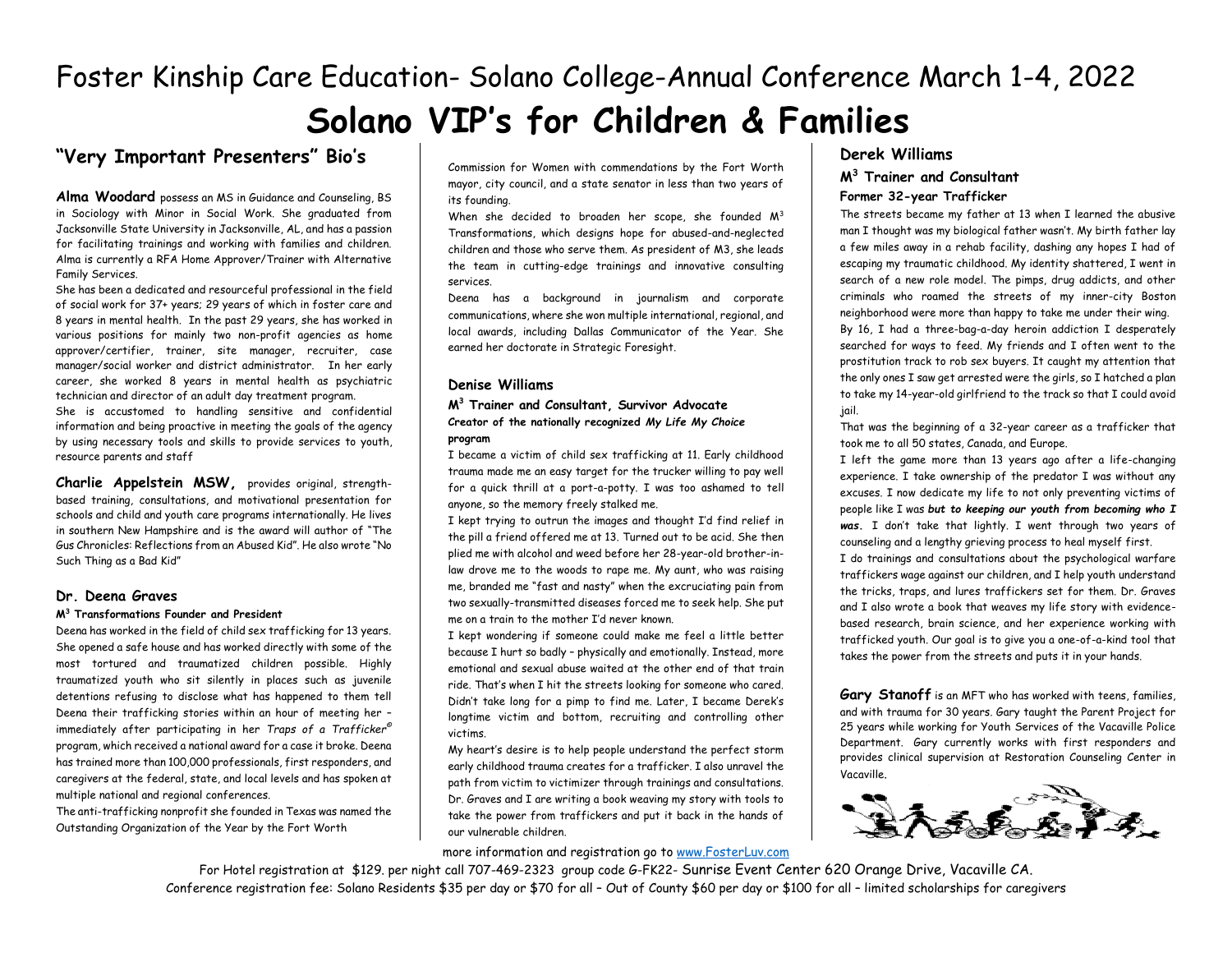**Greg Begin** is a social Worker for Sonoma County Department of Human Services. He has worked with your and families for the past 40 years. He has worked in Juvenile Hall, valley of the Moon Children's home, ran the Independent living skills program for over 20 years. Greg has worked in nearly every aspect of the child welfare system and is currently a Permanent Placement Social Worker. Greg is also a father, professional storyteller, and was an instructor at Santa Rosa Junior College for over 25 years

**Guadalupe Aguayo**, of Aldea Children and Family Services, is a Chicana and first-generation college graduate, receiving her Bachelor of Arts in Psychology from the University of California, Davis. Guadalupe's lived experience with intergenerational trauma, adverse childhood experiences, and the process of healing fuels her passion to improve trauma-informed care delivery of services to at-risk youth. Guadalupe works in the non-profit sector of behavioral health services and foster care and also volunteers as a Program Coach for the Mariposa empowerment program in Napa County, mentoring Latine youth.

**Julie Burns, LCSW, PPSC**, is the Chief Program Officer at Aldea, the largest foster care provider in Solano County, where she provides leadership to and oversight of the behavioral health and social services programs. Julie is also an Adjunct Professor at American River College where she teaches at the Public Safety Training Center, and she provides trainings throughout the community in her areas of expertise: crisis intervention, communication, trauma informed care, working with adolescents, and suicide prevention. Her experience includes working in adult and juvenile detention settings as a mental health and substance use treatment provider, in non-profit management, group home settings, and as a Probation Manager. She is a mental health advocate, whose own experiences as a young adult guided her to pursue a profession of supporting others to experience hope, healing, and wellness in their lives.

**Maria Padilla** is currently the Director of Recruitment and Training Services with Alternative Family and for the past 26 years has held various management positions through her career in social services. She has over 30 year of experience in resource family recruitment and training. She is well versed in Community Care Licensing Regulations and COA Accreditation Standards. She understands the challenges that arise in the world of a caregiver because of her experience as a resource parent. She has committed herself to educating, mentoring, advocating and working with resource parents, foster youth and their families throughout Northern California and plans on continuing on this path throughout the rest of her career.

**Nola Brantley Speaks** provides trauma-focused, and resiliency-based training on trauma and commercial sexual exploitation for provides in the social serve field. Nola Brantley speaks utilizes a survivor-clinician training model, which provides participants with the theoretical foundation of concepts along with real life examples. The trainings are designed in a way to provide participants with the knowledge and skills to empower youth and families.

**Rick Delaney Ph.D.** is a clinical psychologist who has worked with foster, kinship and adoptive parents and their children for forty years. He is a huge fan of those who care for children, and he is a big believer in the "healing power of foster parents". A cofounder of FosterParentCollege, he has helped to develop many online courses for parents. Dr. Delaney feels privileged to be a frequent workshop presenter (by way of Zoom) for parents in Solano County



**Rita A. Williams-Washington, Ph. Ed.**, currently a Program Director II at Alternative Family Services. She earned her master's degree in Social Work, with an emphasis in Program Operations from San Francisco State University in 1991. In 2012 Dr. Williams-Washington went on to earn her doctorate in Educational Leadership at Sacramento State University. Dr. Washington has a passion for working with the teenage population. She has published articles on Successful Foster Youth and is the author of "Contributing Factors to Successful Emancipated Foster Youth"

Dr. Washington has over 30 years of professional experience in the field of Social Services with emphasis in Program Development and Operations. Her motivation is a result of parents providing a home for many foster and neighborhood children over the years. This has inspired her to work in the capacity of making a difference in the lives of people and allowing them to make a difference in her life. In addition, her passion has led her to develop methods to support Staff, Resource Parents, and Youth to be successful. Her motivation continues to come from successful stories of, reunification, adoption, and youth successfully becoming independent.

**Rolf Van Leeuwen, MSW** has worked as a social worker in foster care and adoption for 30+ years. During this time, he has been a caseworker for 18 years, a program director, a regional director at an adoption agency, and is now the Director of Adoptions at Alternative Family Services. Rolf is currently conducting trauma informed parenting trainings around Northern California and across the country about the effects of trauma on children and the parents and professionals who care for them. Rolf's REAL education began 27 years ago after he and his wife became foster parents for a little, 10-year-old girl. His eyes were opened to what it actually felt like to parent a traumatized child —it was very humbling! Rolf and his wife were eventually able to adopt their foster daughter, Jennifer, when she was 15. He still regards this as one of the happiest moments of his life —and one of the most difficult journeys!

He is very passionate about the OZ! Training because he has seen that when parents understand that all "misbehavior is a symptom of something deeper", they are able to respond to the behavior in a patient and loving manner.

#### more information and registration go to [www.FosterLuv.com](http://www.fosterluv.com/)